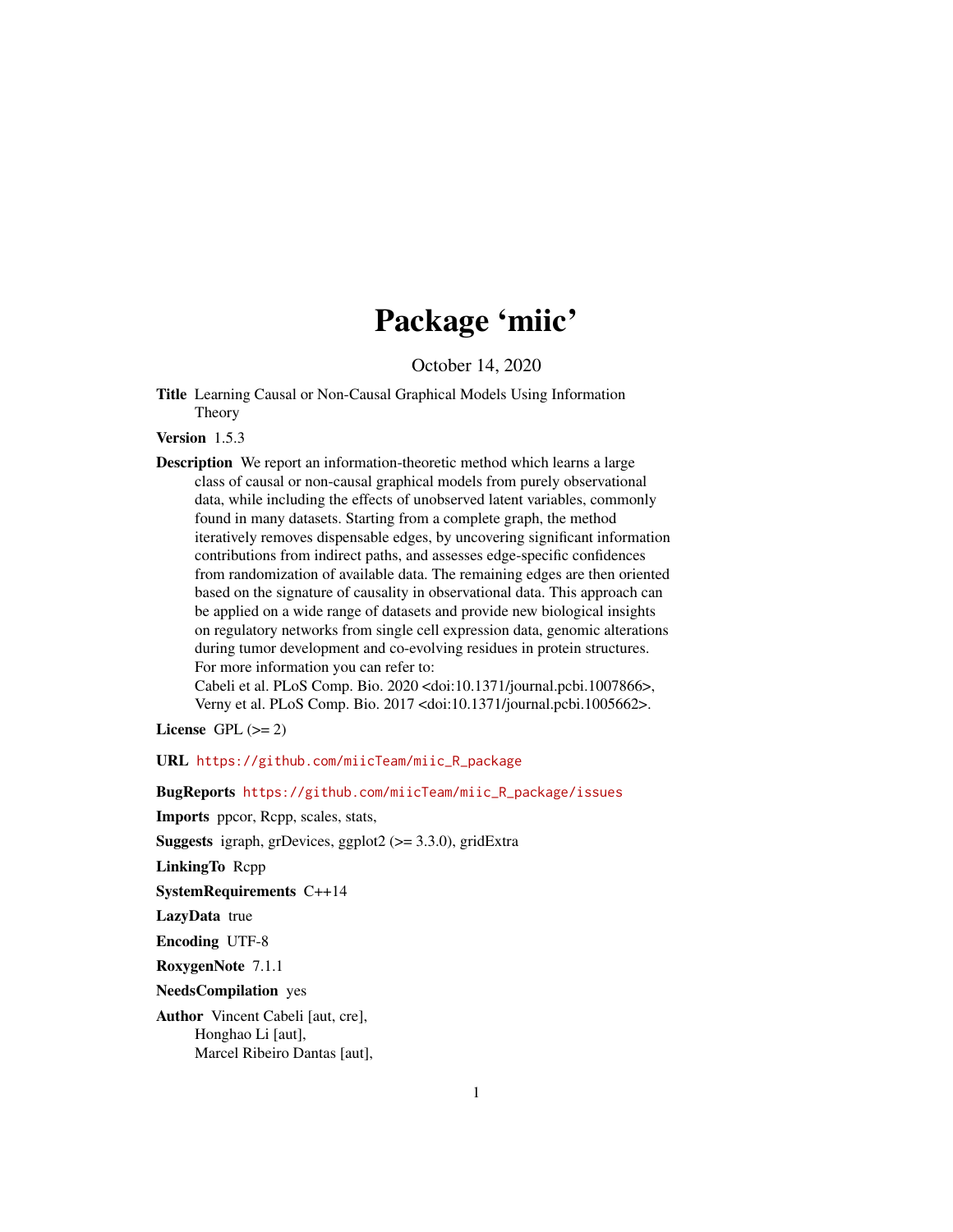<span id="page-1-0"></span>Nadir Sella [aut], Louis Verny [aut], Severine Affeldt [aut], Hervé Isambert [aut]

Maintainer Vincent Cabeli <vincent.cabeli@curie.fr>

Repository CRAN

Date/Publication 2020-10-13 23:50:11 UTC

# R topics documented:

| Index | 19 |
|-------|----|

cosmicCancer *Genomic and ploidy alterations in breast tumors*

# Description

The dataset contains 807 samples without predisposing Brca1/2 germline mutations and includes 204 somatic mutations (from whole exome sequencing) and expression level information for 91 genes.

# Usage

```
data(cosmicCancer)
```
# Format

A data.frame object.

# References

Forbes SA, Beare D, Gunasekaran P, Leung K, Bindal N, et al. (2015) Nucleic Acids Res 43:D805–D811. [\(PubMed link\)](https://pubmed.ncbi.nlm.nih.gov/25355519/)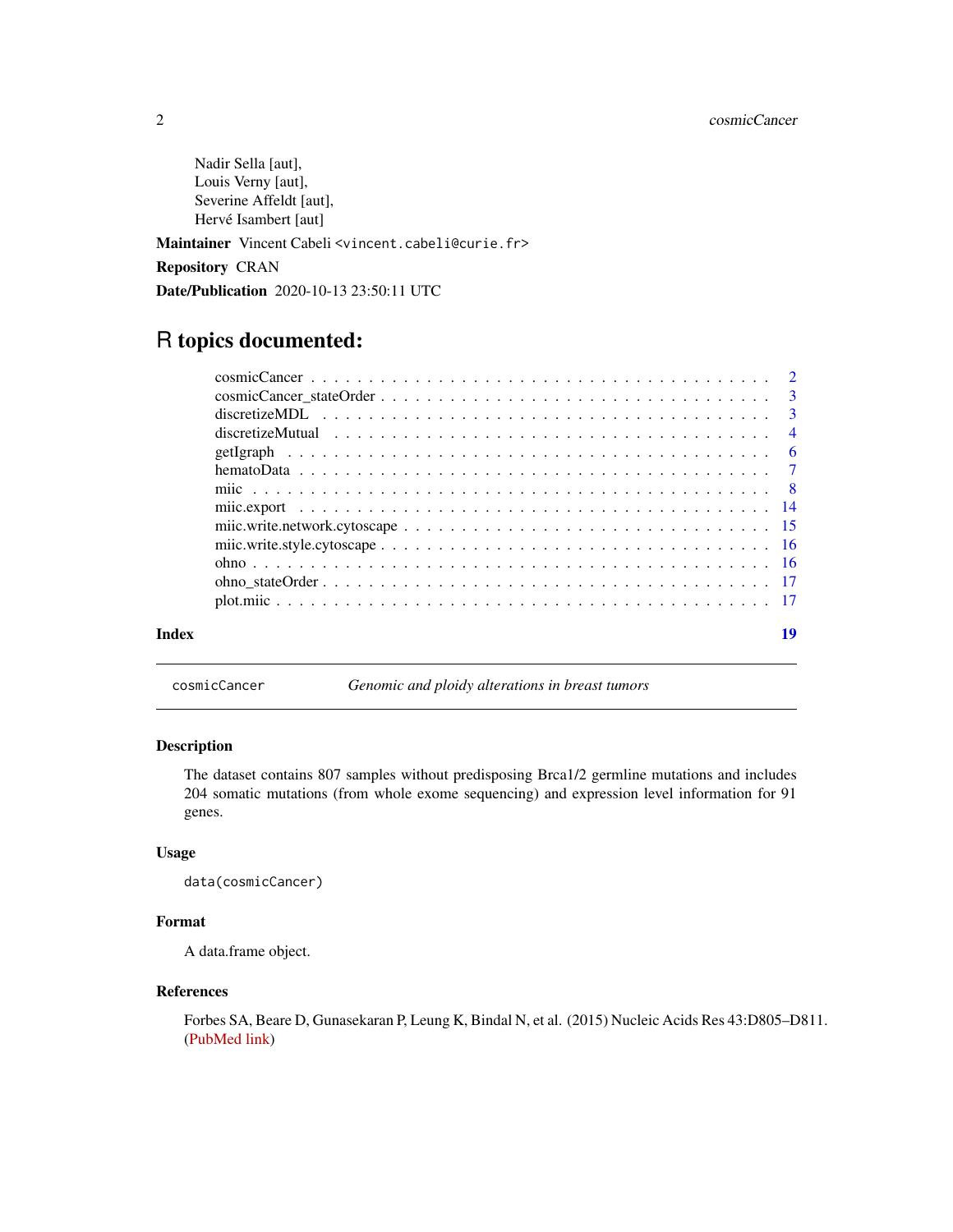<span id="page-2-0"></span>cosmicCancer\_stateOrder

*Genomic and ploidy alterations in breast tumors*

# Description

The dataset contains 807 samples without predisposing Brca1/2 germline mutations and includes 204 somatic mutations (from whole exome sequencing) and expression level information for 91 genes, category order file.

### Usage

data(cosmicCancer\_stateOrder)

# Format

A data.frame object.

# References

Forbes SA, Beare D, Gunasekaran P, Leung K, Bindal N, et al. (2015) Nucleic Acids Res 43:D805–D811. [\(PubMed link\)](https://pubmed.ncbi.nlm.nih.gov/25355519/)

discretizeMDL *Discretize a real valued distribution*

# Description

This function performs minimum description length (MDL)-optimal histogram density estimation as described in Kontkanen and Myllymäki (2007) and returns the cutpoints found to give the best model according to the MDL principle.

# Usage

discretizeMDL $(x = NULL, max\_bins = 20)$ 

# Arguments

| X        | [a vector] A vector that contains the distribution to be discretized. |
|----------|-----------------------------------------------------------------------|
| max_bins | [an int] The maximum number of bins allowed by the algorithm.         |

# Value

A list containing the cutpoints of the best discretization.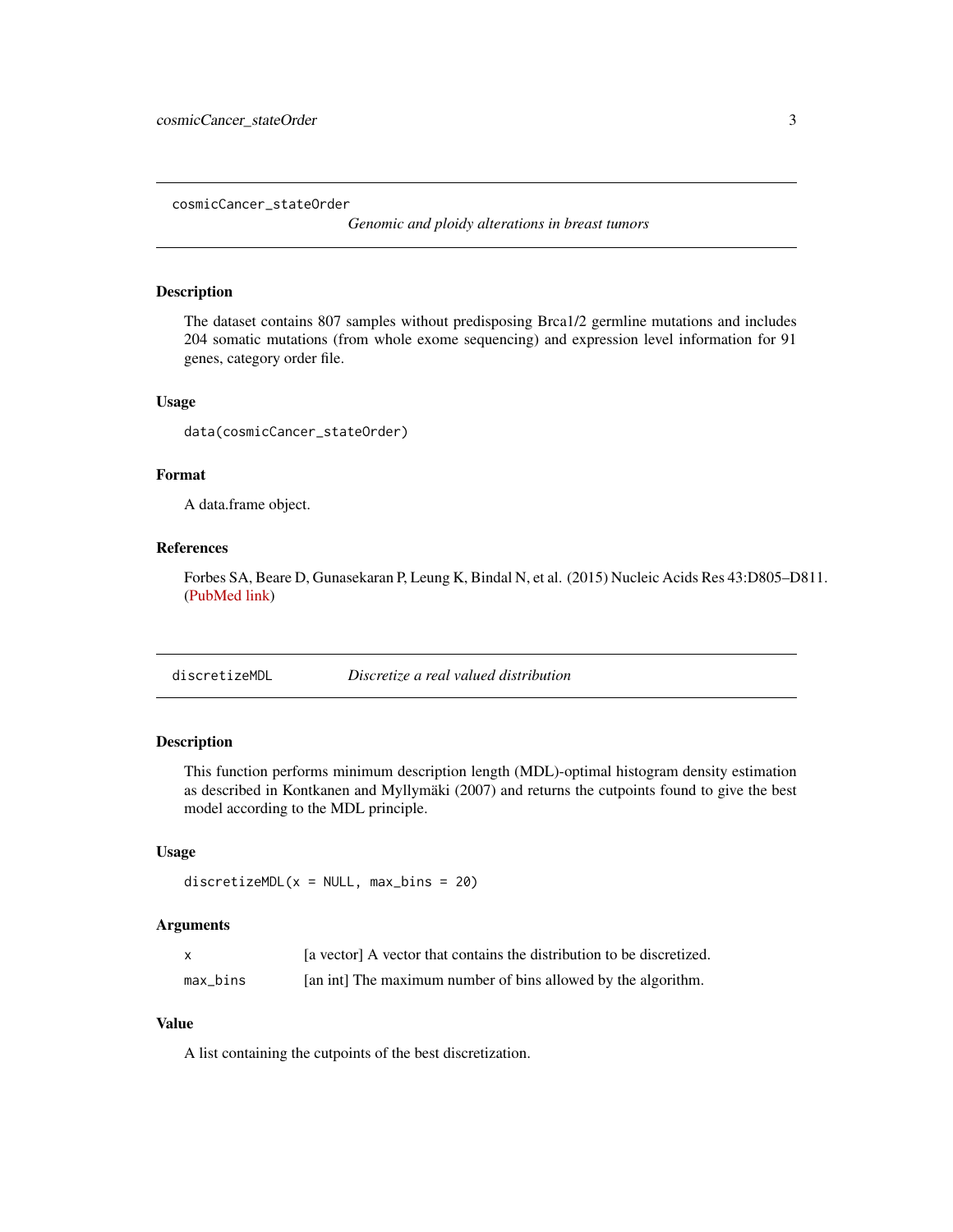## <span id="page-3-0"></span>References

• Kontkanen P, Myllymäki P. MDL histogram density estimation. Artificial Intelligence and Statistics 2007 Mar 11 (pp. 219-226).

# Examples

```
library(miic)
# Bimodal normal distribution
N < -300modes \leq sample(1:2, size = N, replace = TRUE)
x \le - as.numeric(modes == 1) * rnorm(N, mean = 0, sd = 1) +
     as.numeric(modes == 2) * rnorm(N, mean = 5, sd = 2)MDL_disc <- discretizeMDL(x)
hist(x, breaks = MDL_disc$cutpoints)
N < -2000modes \leq sample(1:2, size = N, replace = TRUE)
x \le - as.numeric(modes == 1) * rnorm(N, mean = 0, sd = 1) +
     as.numeric(modes == 2) * rnorm(N, mean = 5, sd = 2)MDL_disc <- discretizeMDL(x)
hist(x, breaks = MDL_disc$cutpoints)
```
<span id="page-3-1"></span>

| discretizeMutual | Iterative dynamic programming for (conditional) mutual information |
|------------------|--------------------------------------------------------------------|
|                  | through optimized discretization.                                  |

# Description

This function chooses cutpoints in the input distributions by maximizing the mutual information minus a complexity cost (computed as BIC or with the Normalized Maximum Likelihood ). The (conditional) mutual information computed on the optimized discretized distributions effectively approaches the mutual information computed on the original continuous variables.

#### Usage

```
discretizeMutual(
 X,
  Y,
  matrix_u = NULL,maxbins = NULL,
  cplx = "nml",n_eff = NULL,
  sample_weights = NULL,
  is_discrete = NULL,
 plot = TRUE
)
```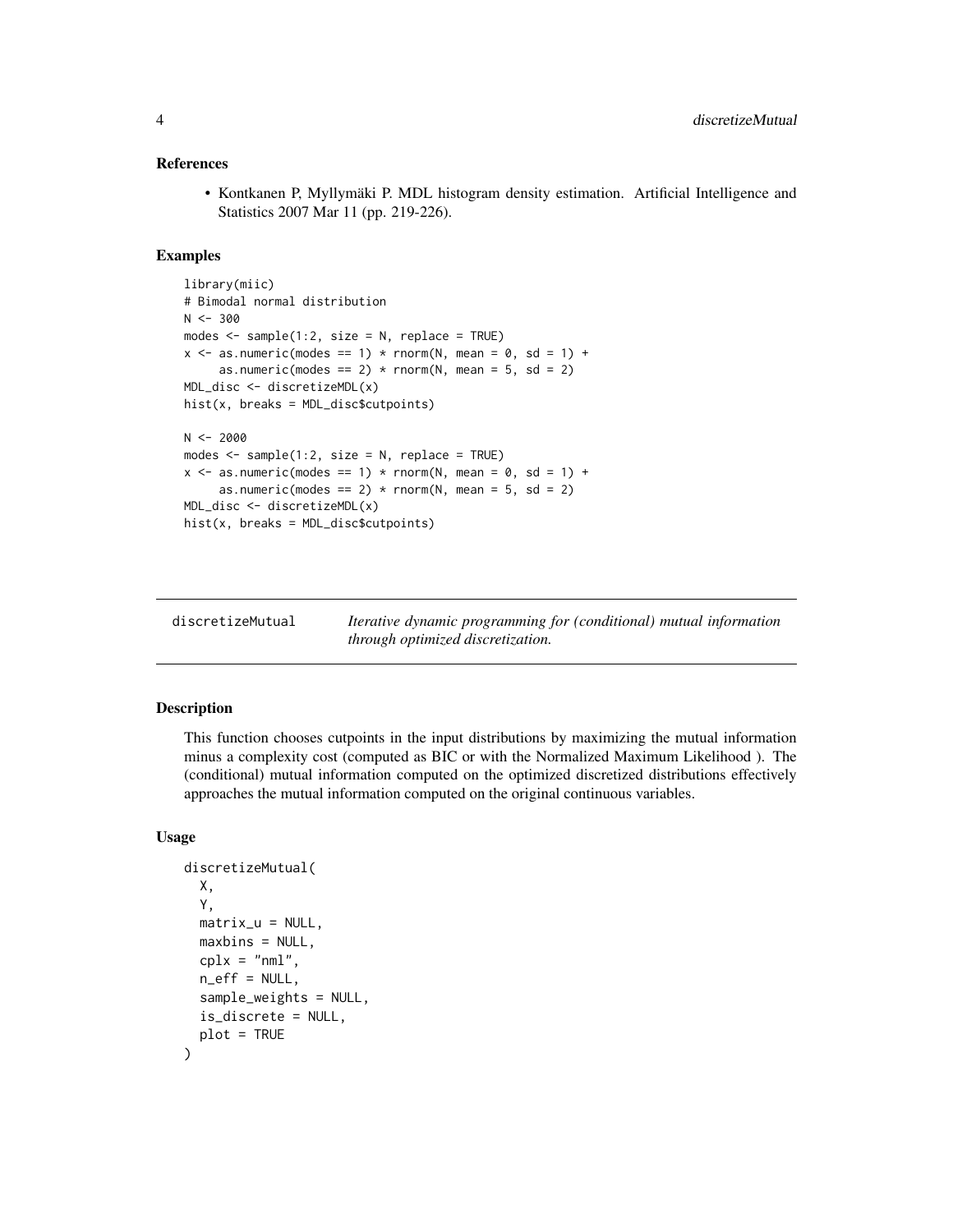#### **Arguments**

| X                               | [a vector] A vector that contains the observational data of the first variable.                                                                                                                                                                                                                              |
|---------------------------------|--------------------------------------------------------------------------------------------------------------------------------------------------------------------------------------------------------------------------------------------------------------------------------------------------------------|
| Y                               | [a vector] A vector that contains the observational data of the second variable.                                                                                                                                                                                                                             |
| matrix_u                        | [a numeric matrix] The matrix with the observations of as many columns as<br>conditioning variables.                                                                                                                                                                                                         |
| maxbins                         | [an int] The maximum number of bins desired in the discretization. A lower<br>number makes the computation faster, a higher number allows finer discretiza-<br>tion (by default : $5 *$ cubic root of N).                                                                                                    |
| cplx                            | [a string] The complexity used in the dynamic programming. Either "mdl" for<br>Minimum description Length or "nml" for Normalized Maximum Likelihood,<br>which is less costly in the finite sample case and will allow more bins than mdl.                                                                   |
| $n$ <sup><math>e</math>ff</sup> | [an int] The number of effective samples. When there is significant autocorrela-<br>tion in the samples you may want to specify a number of effective samples that<br>is lower than the number of points in the distribution.                                                                                |
| sample_weights                  | [a vector of floats] Individual weights for each sample, used for the same reason<br>as the effective sample number but with individual precision.                                                                                                                                                           |
| is_discrete                     | [a vector of booleans] Specify if each variable is to be treated as discrete (TRUE)<br>or continuous (FALSE) in a logical vector of length $ncol(matrix_u) + 2$ , in the<br>order [X, Y, U1, U2]. By default, factors and character vectors are treated as<br>discrete, and numerical vectors as continuous. |
| plot                            | [a boolean] Specify if the XY joint space with discretization scheme is to be<br>plotted or not (requires ggplot2 and gridExtra).                                                                                                                                                                            |

# Details

For a pair of variables  $X$  and  $Y$ , the algorithm will in turn choose cutpoints on  $X$  then on  $Y$ , maximizing  $I(X_d; Y_d) - cplx(X_d; Y_d)$  where  $cplx(X_d; Y_d)$  is the complexity cost of the considered discretizations of X and Y (see Affeldt 2016 and Cabeli 2020). When the value  $I(X_d; Y_d)$  is stable between two iterations the discretization scheme of  $X_d$  and  $Y_d$  is returned as well as  $I(X_d; Y_d)$  and  $I(X_d; Y_d) - cplx(X_d; Y_d).$ 

With a set of conditioning variables  $U$ , the discretization scheme maximizes each term of the sum  $I(X; Y | U) \sim 0.5 * (I(X_d; Y_d, U_d) - I(X_d; U_d) + I(Y_d; X_d, U_d) - I(Y_d; U_d)).$ 

Discrete variables can be passed as factors and will be used "as is" to maximize each term.

#### Value

A list that contains :

- two vectors containing the cutpoints for each variable : *cutpoints1* corresponds to /emphmy-Dist1, /emphcutpoints2 corresponds to /emphmyDist2.
- *niterations* is the number of iterations performed before convergence of the (C)MI estimation.
- *iterationN*, lists contatining the cutpoint vectors for each iteration.
- *info* and *infok*, the estimated (C)MI value and (C)MI minus the complexity cost.
- if \$emphplot == TRUE, a plot object (requires ggplot2 and gridExtra).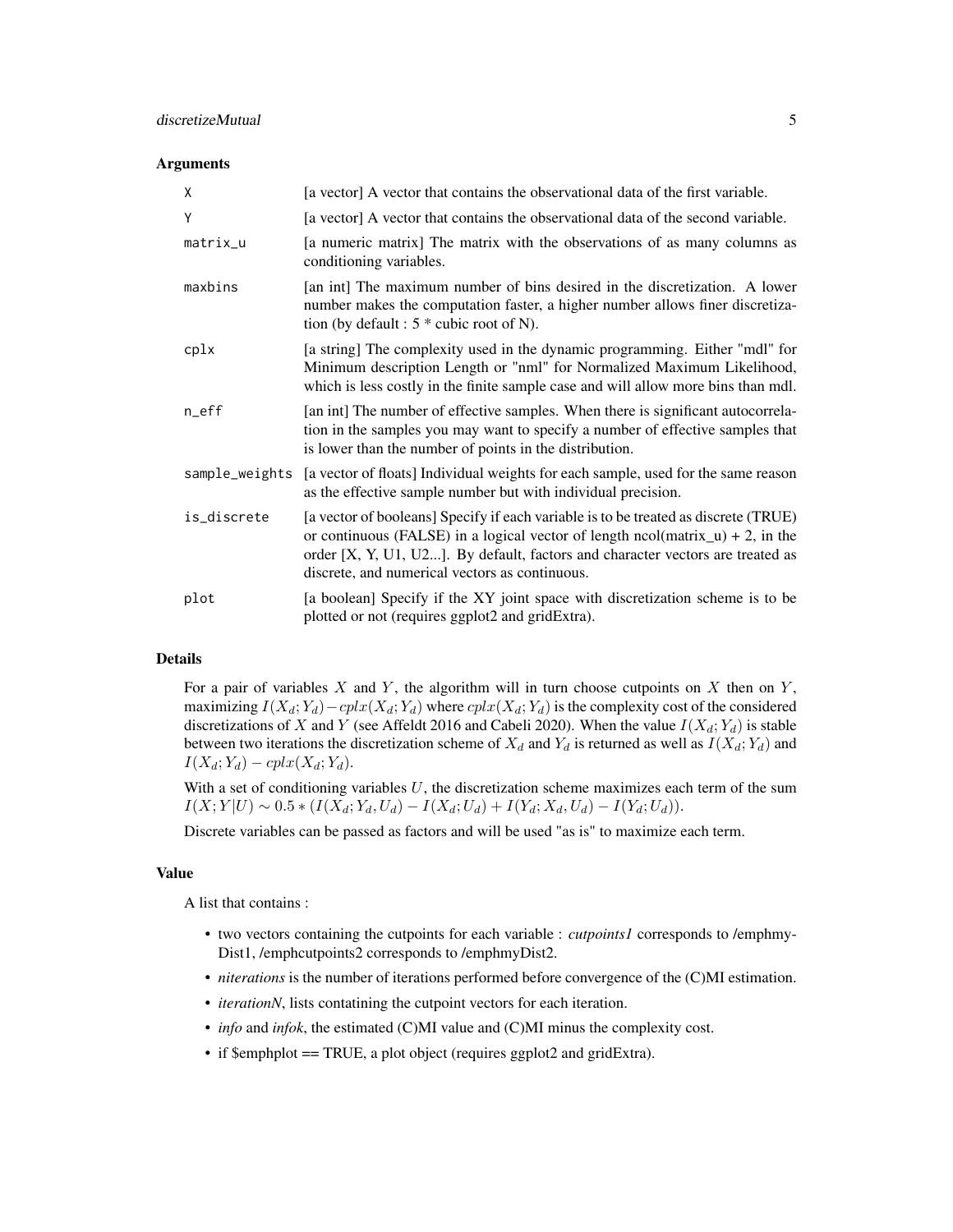## <span id="page-5-0"></span>References

- Verny et al., *PLoS Comp. Bio. 2017.* https://doi.org/10.1371/journal.pcbi.1005662
- Cabeli et al., *PLoS Comp. Bio. 2020.* https://doi.org/10.1371/journal.pcbi.1007866
- Affeldt et al., *Bioinformatics 2016*

#### Examples

```
library(miic)
N < - 1000# Dependence, conditional independence : X <- Z -> Y
Z \leftarrow runif(N)X \le -Z * 2 + \text{rnorm}(N, \text{sd} = 0.2)Y \le -Z * 2 + \text{rnorm}(N, \text{sd} = 0.2)res <- discretizeMutual(X, Y, plot = FALSE)
message("I(X;Y) = ", res$info)res <- discretizeMutual(X, Y, matrix_u = matrix(Z, ncol = 1), plot = FALSE)
message("I(X;Y|Z) = ", res$info)# Conditional independence with categorical conditioning variable : X <- Z -> Y
Z \leq - sample(1:3, N, replace = TRUE)
X \leftarrow -a s.numeric(Z == 1) + as.numeric(Z == 2) + 0.2 * rnorm(N)Y \le - as.numeric(Z == 1) + as.numeric(Z == 2) + 0.2 * rnorm(N)
res <- miic::discretizeMutual(X, Y, cplx = "nml")
message("I(X;Y) = ", res$info)res <- miic::discretizeMutual(X, Y, matrix(Z, ncol = 1), is_discrete = c(FALSE, FALSE, TRUE))
message("I(X;Y|Z) = ", res$info)# Independence, conditional dependence : X -> Z <- Y
X \leftarrow runif(N)Y \leftarrow runif(N)Z \le -X + Y + \text{norm}(N, \text{sd} = 0.1)res <- discretizeMutual(X, Y, plot = TRUE)
message("I(X;Y) = ", res$info)
```

```
res <- discretizeMutual(X, Y, matrix_u = matrix(Z, ncol = 1), plot = TRUE)
message("I(X;Y|Z) = ", \text{res$info})
```
<span id="page-5-1"></span>

| getIgraph |  |
|-----------|--|
|           |  |

Igraph *plotting function for miic* 

#### **Description**

This functions returns an igraph object built from the result returned by [miic](#page-7-1).

#### Usage

getIgraph(miic.res)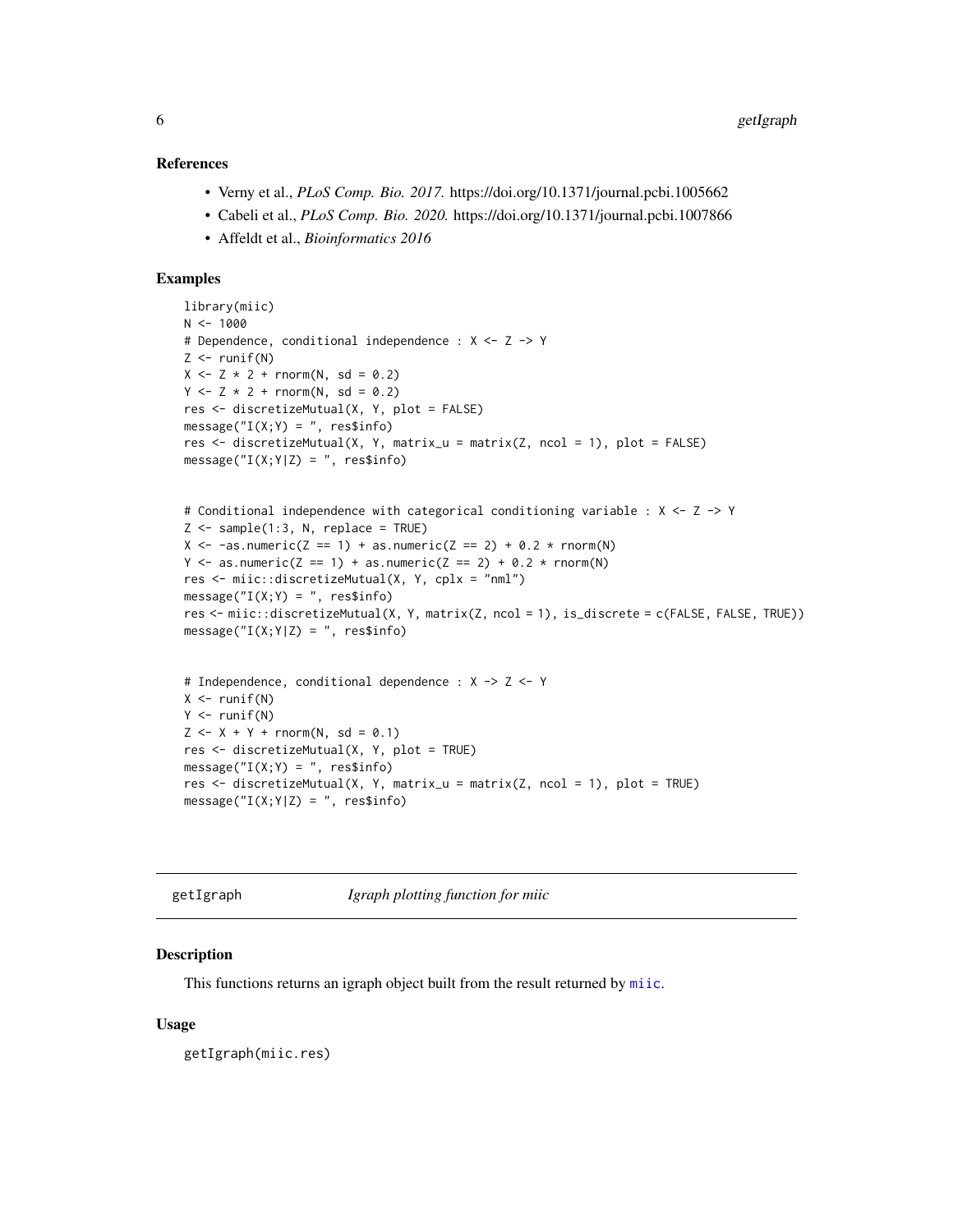#### <span id="page-6-0"></span>hematoData 7

#### Arguments

miic.res [a miic graph object] The graph object returned by the miic execution.

## Details

Edges attributes are passed to the igraph graph and can be accessed with e.g. E(g)\$partial\_correlation. See [miic](#page-7-1) for more details on edge parameters. By default, edges are colored according to the partial correlation between two nodes conditioned on the conditioning set (negative is blue, null is gray and positive is red) and their width is based on the conditional mutual information minus the complexity cost.

# Value

An igraph graph object.

# See Also

[miic](#page-7-1) for details on edge parameters in the returned object, [igraph.plotting](#page-0-0) for the detailed description of the plotting parameters and [layout](#page-0-0) for different layouts.

hematoData *Early blood development: single cell binary gene expression data*

# Description

Binarized expression data of 33 transcription factors involved in early differentiation of primitive erythroid and endothelial cells (3934 cells).

#### Usage

```
data(hematoData)
```
# Format

A data.frame object.

# References

Moignard et al. (2015) Nat Biotechnol 33(3):269-76 [\(PubMed link\)](https://pubmed.ncbi.nlm.nih.gov/25355519/)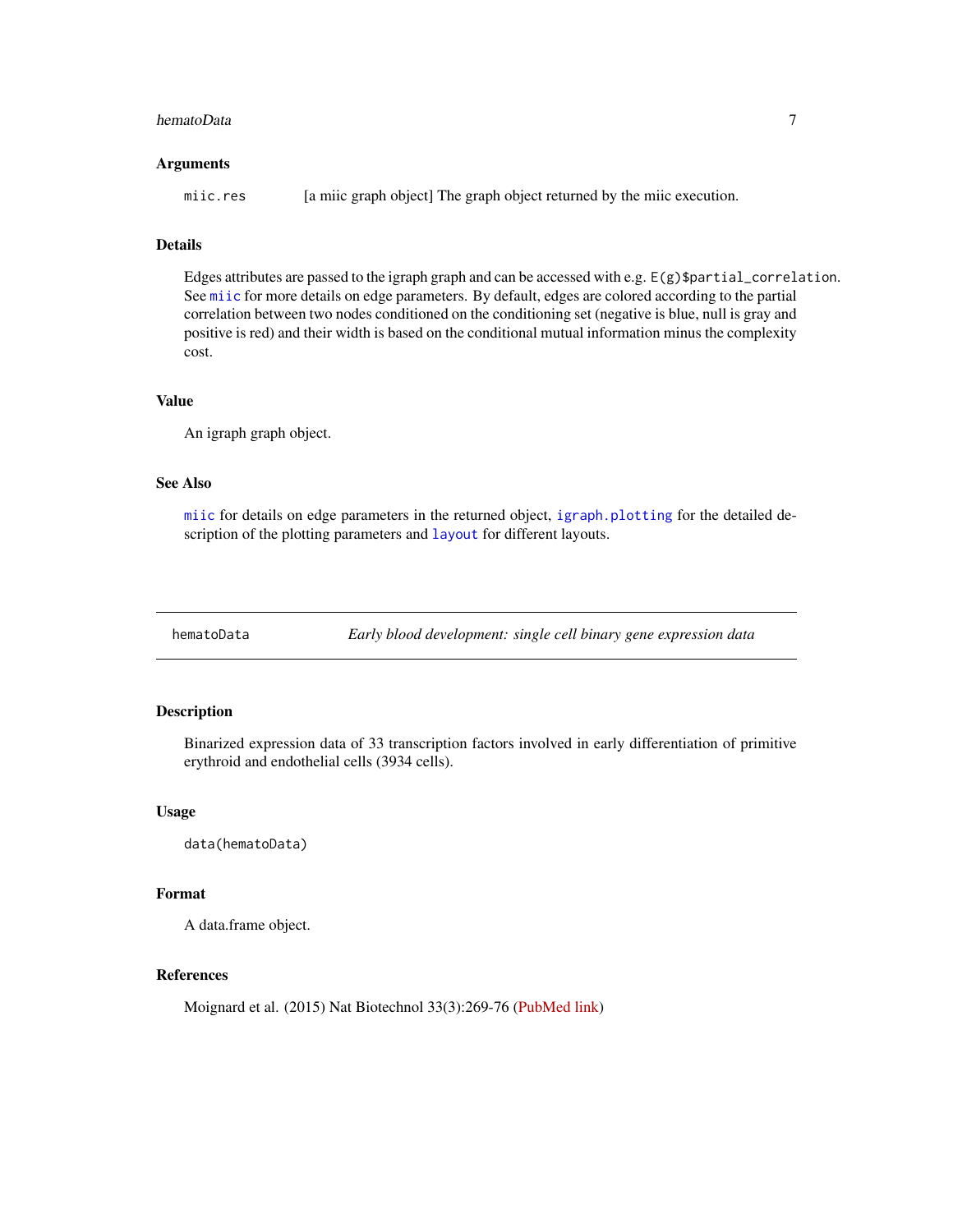# <span id="page-7-1"></span><span id="page-7-0"></span>Description

MIIC (Multivariate Information based Inductive Causation) combines constraint-based and informationtheoretic approaches to disentangle direct from indirect effects amongst correlated variables, including cause-effect relationships and the effect of unobserved latent causes.

#### Usage

```
miic(
  input_data,
  state_order = NULL,
  true_edges = NULL,
  black_box = NULL,
  n_threads = 1,
  cplx = c("nml", "mdl"),orientation = TRUE,
  ori_proba_ratio = 1,
  propagation = TRUE,
  latent = c("no", "yes", "orientation"),n_{eff} = -1,
  n_{shuffles} = 0,
  conf_{th}reshold = 0,
  sample_weights = NULL,
  test_mar = TRUE,
  consistent = c("no", "orientation", "skeleton"),
  max_iteration = 100,
  consensus_threshold = 0.8,
  verbose = FALSE
)
```
# Arguments

| input_data  | [a data frame] A $n*$ d data frame (n samples, d variables) that contains the ob-<br>servational data. Each column corresponds to one variable and each row is a<br>sample that gives the values for all the observed variables. The column names<br>correspond to the names of the observed variables. Numeric columns will be<br>treated as continuous values, factors and character as categorical.                                                                                                                                                                                              |
|-------------|-----------------------------------------------------------------------------------------------------------------------------------------------------------------------------------------------------------------------------------------------------------------------------------------------------------------------------------------------------------------------------------------------------------------------------------------------------------------------------------------------------------------------------------------------------------------------------------------------------|
| state order | [a data frame] An optional $d*(2-3)$ data frame giving the order of the ordinal cat-<br>egorical variables. It will be used during post-processing to compute the signs<br>of the edges using partial linear correlation. If specified, the data frame must<br>have at least a "var_names" column, containing the names of each variable as<br>specified by colnames (input_data). A "var_type" column may specify if each<br>variable is to be considered as discrete $(0)$ or continuous $(1)$ . And the "lev-<br>els_increasing_order" column contains a single character string with all of the |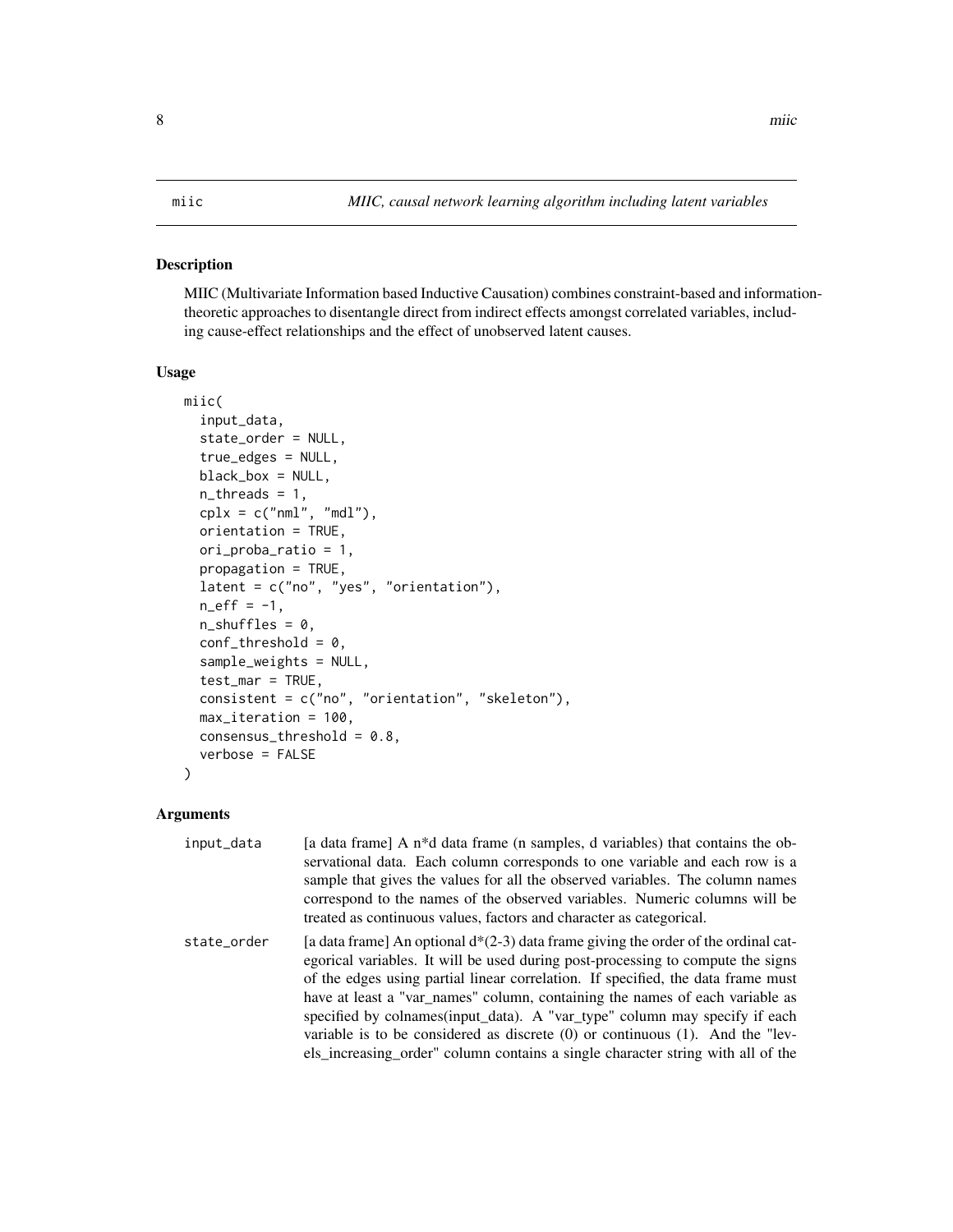unique levels of the ordinal variable in increasing order, delimited by a comma. If the variable is categorical but not ordinal, the "levels\_increasing\_order" column may instead contain NA.

- true\_edges  $\qquad$  [a data frame] An optional  $E^*2$  data frame containing the E edges of the true graph for computing performance after the run.
- black\_box [a data frame] An optional  $E*2$  data frame containing E pairs of variables that will be considered as independent during the network reconstruction. In practice, these edges will not be included in the skeleton initialization and cannot be part of the final result. Variable names must correspond to the *input\_data* data frame.
- n\_threads [a positive integer] When set greater than 1, n\_threads parallel threads will be used for computation. Make sure your compiler is compatible with openmp if you wish to use multithreading.
- cplx [a string; *c("nml", "mdl")*] In practice, the finite size of the input dataset requires that the 2-point and 3-point information measures should be *shifted* by a *complexity* term. The finite size corrections can be based on the Minimal Description Length (MDL) criterion (set the option with "mdl"). In practice, the MDL complexity criterion tends to underestimate the relevance of edges connecting variables with many different categories, leading to the removal of false negative edges. To avoid such biases with finite datasets, the (universal) Normalized Maximum Likelihood (NML) criterion can be used (set the option with "nml"). The default is "nml" (see Affeldt *et al.*, UAI 2015).
- orientation [a boolean value] The miic network skeleton can be partially directed by orienting and propagating edge directions, based on the sign and magnitude of the conditional 3-point information of unshielded triples. The propagation procedure relyes on probabilities; for more details, see Verny *et al.*, PLoS Comp. Bio. 2017). If set to FALSE the orientation step is not performed.
- ori\_proba\_ratio

[a floating point between 0 and 1] When orienting an edge according to the probability of orientation, the threshold to accept the orientation. For a given edge, denote by  $p > 0.5$  the probability of orientation, the orientation is accepted if  $(1 - p)$  /  $p <$  ori\_proba\_ratio. 0 means reject all orientations, 1 means accept all orientations.

- propagation [a boolean value] If set to FALSE, the skeleton is partially oriented with only the v-structure orientations. Otherwise, the v-structure orientations are propagated to downstream undirected edges in unshielded triples following the orientation method
- latent [a string; *c("no", "yes", "orientation")*] When set to "yes", the network reconstruction is taking into account hidden (latent) variables. When set to "orientation", latent variables are not considered during the skeleton reconstruction but allows bi-directed edges during the orientation. Dependence between two observed variables due to a latent variable is indicated with a '6' in the adjacency matrix and in the network edges.summary and by a bi-directed edge in the (partially) oriented graph.
- n\_eff [a positive integer] The n samples given in the *input data* data frame are expected to be independent. In case of correlated samples such as in time series or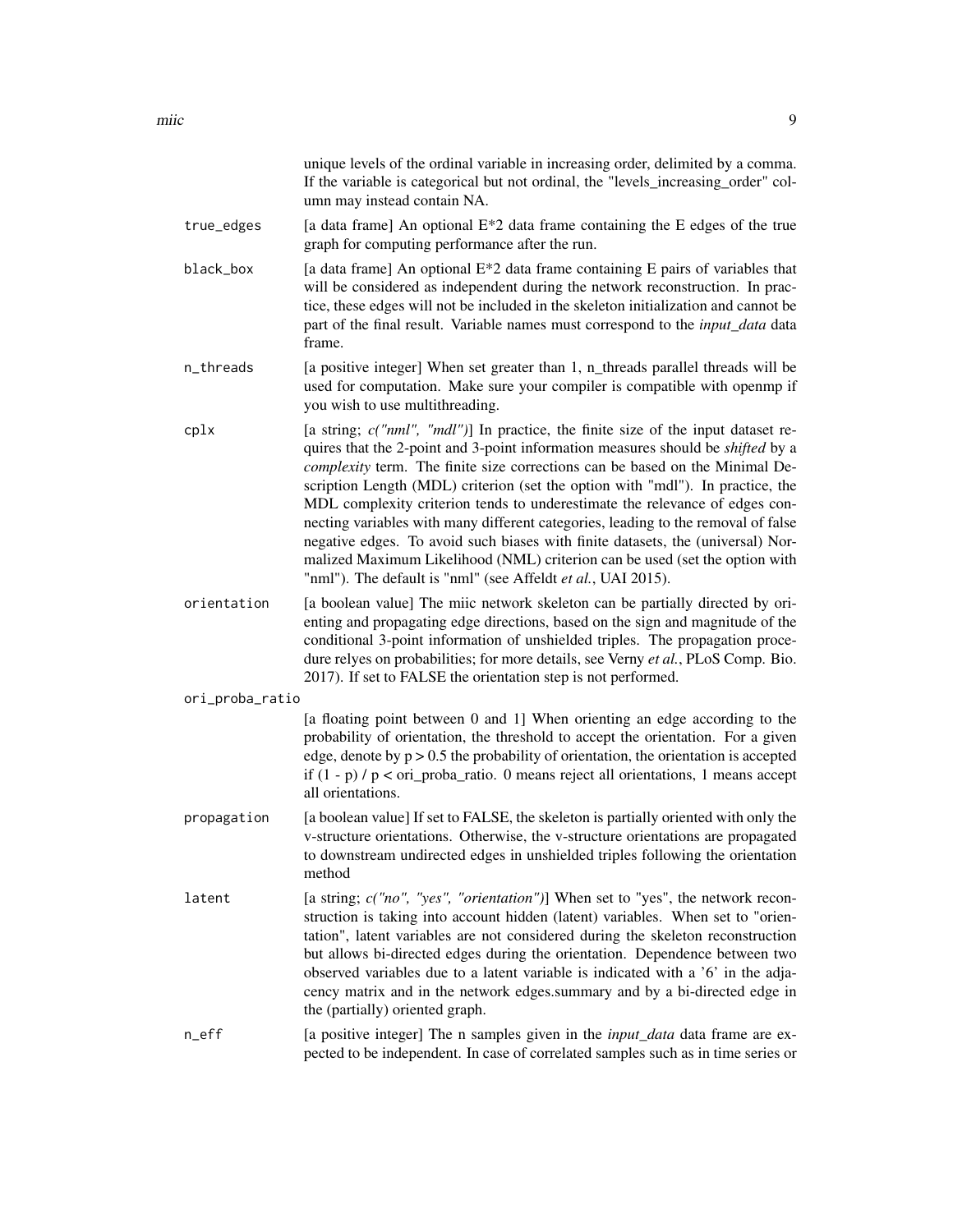|                     |                | Monte Carlo sampling approaches, the effective number of independent samples<br>$n_{\text{eff}}$ can be estimated using the decay of the autocorrelation function (Verny et<br>al., PLoS Comp. Bio. 2017). This effective number $n_{\text{eff}}$ of independent sam-<br>ples can be provided using this parameter.                                                                                                                                                                                                                                                                                                                                                                                                                                                                                                                                                                                                        |
|---------------------|----------------|----------------------------------------------------------------------------------------------------------------------------------------------------------------------------------------------------------------------------------------------------------------------------------------------------------------------------------------------------------------------------------------------------------------------------------------------------------------------------------------------------------------------------------------------------------------------------------------------------------------------------------------------------------------------------------------------------------------------------------------------------------------------------------------------------------------------------------------------------------------------------------------------------------------------------|
|                     | n_shuffles     | [a positive integer] The number of shufflings of the original dataset in order to<br>evaluate the edge specific confidence ratio of all inferred edges.                                                                                                                                                                                                                                                                                                                                                                                                                                                                                                                                                                                                                                                                                                                                                                    |
|                     | conf_threshold | [a positive floating point] The threshold used to filter the less probable edges<br>following the skeleton step. See Verny et al., PLoS Comp. Bio. 2017.                                                                                                                                                                                                                                                                                                                                                                                                                                                                                                                                                                                                                                                                                                                                                                   |
|                     | sample_weights | [a numeric vector] An optional vector containing the weight of each observation.                                                                                                                                                                                                                                                                                                                                                                                                                                                                                                                                                                                                                                                                                                                                                                                                                                           |
|                     | test_mar       | [a boolean value] If set to TRUE, distributions with missing values will be tested<br>with Kullback-Leibler divergence: conditioning variables for the given link<br>$X \rightarrow YZ$ will be considered only if the divergence between the full distribution<br>and the non-missing distribution $KL(P(X, Y) P(X, Y) _{NA})$ is low enough<br>(with $P(X, Y)_{1NA}$ as the joint distribution of X and Y on samples which are<br>not missing on Z. This is a way to ensure that data are missing at random for the<br>considered interaction and to avoid selection bias. Set to TRUE by default                                                                                                                                                                                                                                                                                                                        |
|                     | consistent     | [a string; c("no", "orientation", "skeleton")] if "orientation": iterate over skele-<br>ton and orientation steps to ensure consistency of the network; if "skeleton":<br>iterate over skeleton step to get a consistent skeleton, then orient edges and dis-<br>card inconsistent orientations to ensure consistency of the network. See (Li et<br>al., NeurIPS 2019) for details.                                                                                                                                                                                                                                                                                                                                                                                                                                                                                                                                        |
|                     | max_iteration  | [a positive integer] When the <i>consistent</i> parameter is set to "skeleton" or "orien-<br>tation", the maximum number of iterations allowed when trying to find a con-<br>sistent graph. Set to 100 by default.                                                                                                                                                                                                                                                                                                                                                                                                                                                                                                                                                                                                                                                                                                         |
| consensus_threshold |                |                                                                                                                                                                                                                                                                                                                                                                                                                                                                                                                                                                                                                                                                                                                                                                                                                                                                                                                            |
|                     |                | [a floating point between 0.5 and 1.0] When the <i>consistent</i> parameter is set to<br>"skeleton" or "orientation", and when the result graph is inconsistent, or is a<br>union of more than one inconsistent graphs, a consensus graph will be produced<br>based on a pool of graphs. If the result graph is inconsistent, then the pool<br>is made of [max_iteration] graphs from the iterations, otherwise it is made of<br>those graphs in the union. In the consensus graph, the status of each edge is<br>determined as follows: Choose from the pool the most probable status. For<br>example, if the pool contains [A, B, B, B, C], then choose status B, if the fre-<br>quency of presence of B (0.6 in the example) is equal to or higher than [con-<br>sensus_threshold], then set B as the status of the edge in the consensus graph,<br>otherwise set undirected edge as the status. Set to 0.8 by default. |
|                     | verbose        | [a boolean value] If TRUE, debugging output is printed.                                                                                                                                                                                                                                                                                                                                                                                                                                                                                                                                                                                                                                                                                                                                                                                                                                                                    |

# Details

Starting from a complete graph, the method iteratively removes dispensable edges, by uncovering significant information contributions from indirect paths, and assesses edge-specific confidences from randomization of available data. The remaining edges are then oriented based on the signature of causality in observational data.

The method relies on an information theoretic based (conditional) independence test which is described in (Verny *et al.*, PLoS Comp. Bio. 2017), (Cabeli *et al.*, PLoS Comp. Bio. 2020). It deals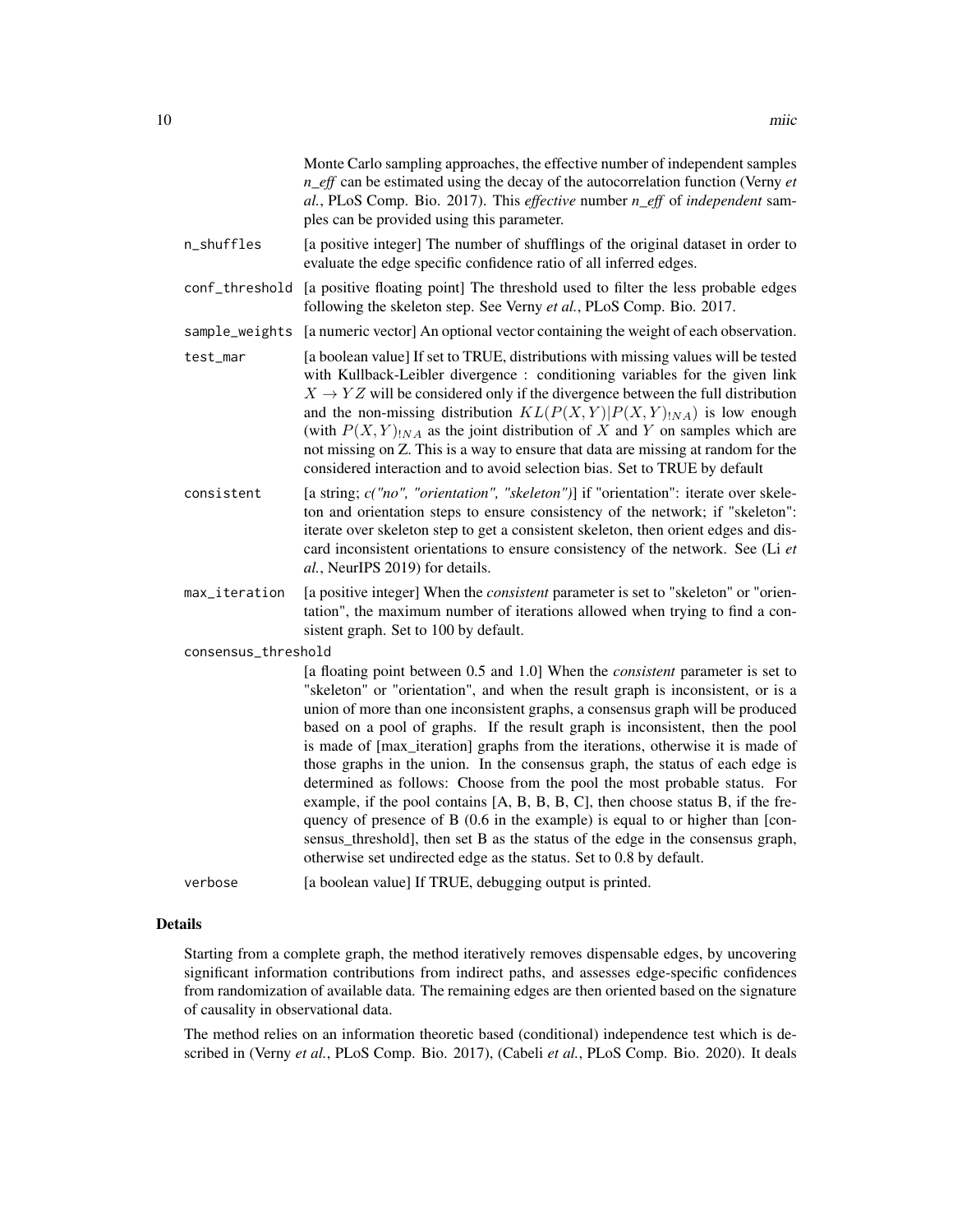miic the contract of the contract of the contract of the contract of the contract of the contract of the contract of the contract of the contract of the contract of the contract of the contract of the contract of the contr

with both categorical and continuous variables by performing optimal context-dependent discretization. As such, the input data frame may contain both numerical columns which will be treated as continuous, or character / factor columns which will be treated as categorical. For further details on the optimal discretization method and the conditional independence test, see the function discretizeMutual. The user may also choose to run miic with scheme presented in (Li *et al.*, NeurIPS 2019) to improve the end result's interpretability by ensuring consistent separating set during the skeleton iterations.

#### Value

A *miic-like* object that contains:

- all.edges.summary: a data frame with information about the relationship between each pair of variables
	- *x:* X node
	- *y:* Y node
	- *type:* contains 'N' if the edge has been removed or 'P' for retained edges. If a true edges file is given, 'P' becomes 'TP' (True Positive) or 'FP' (False Positive), while 'N' becomes 'TN' (True Negative) or 'FN' (False Negative).
	- *ai:* the contributing nodes found by the method which participate in the mutual information between *x* and *y*, and possibly separate them.
	- *info:* provides the pairwise mutual information times *Nxyi* for the pair (*x*, *y*).
	- $\sim$  *info\_cond:* provides the conditional mutual information times *Nxy\_ai* for the pair  $(x, y)$ when conditioned on the collected nodes *ai*. It is equal to the *info* column when *ai* is an empty set.
	- *cplx:* gives the computed complexity between the (*x*, *y*) variables taking into account the contributing nodes *ai*. Edges that have have more conditional information *info\_cond* than *cplx* are retained in the final graph.
	- *Nxy\_ai:* gives the number of complete samples on which the information and the complexity have been computed. If the input dataset has no missing value, the number of samples is the same for all pairs and corresponds to the total number of samples.
	- *log\_confidence:* represents the *info cplx* value. It is a way to quantify the strength of the edge (*x*, *y*).
	- *confidenceRatio:* this column is present if the confidence cut is > 0 and it represents the ratio between the probability to reject the edge  $(x, y)$  in the dataset versus the mean probability to do the same in multiple (user defined) number of randomized datasets.
	- $\sim$  *infOrt:* the orientation of the edge  $(x, y)$ . It is the same value as in the adjacency matrix at row x and column  $y : 1$  for unoriented, 2 for an edge from X to Y,  $-2$  from Y to X and 6 for bidirectional.
	- *trueOrt*: the orientation of the edge  $(x, y)$  present in the true edges file if provided.
	- *isOrtOk:* information about the consistency of the inferred graph's orientations with a reference graph is given (i.e. if true edges file is provided). Y: the orientation is consistent; N: the orientation is not consistent with the PAG (Partial Ancestor Graph) derived from the given true graph.
	- *sign:* the sign of the partial correlation between variables *x* and *y*, conditioned on the contributing nodes *ai*.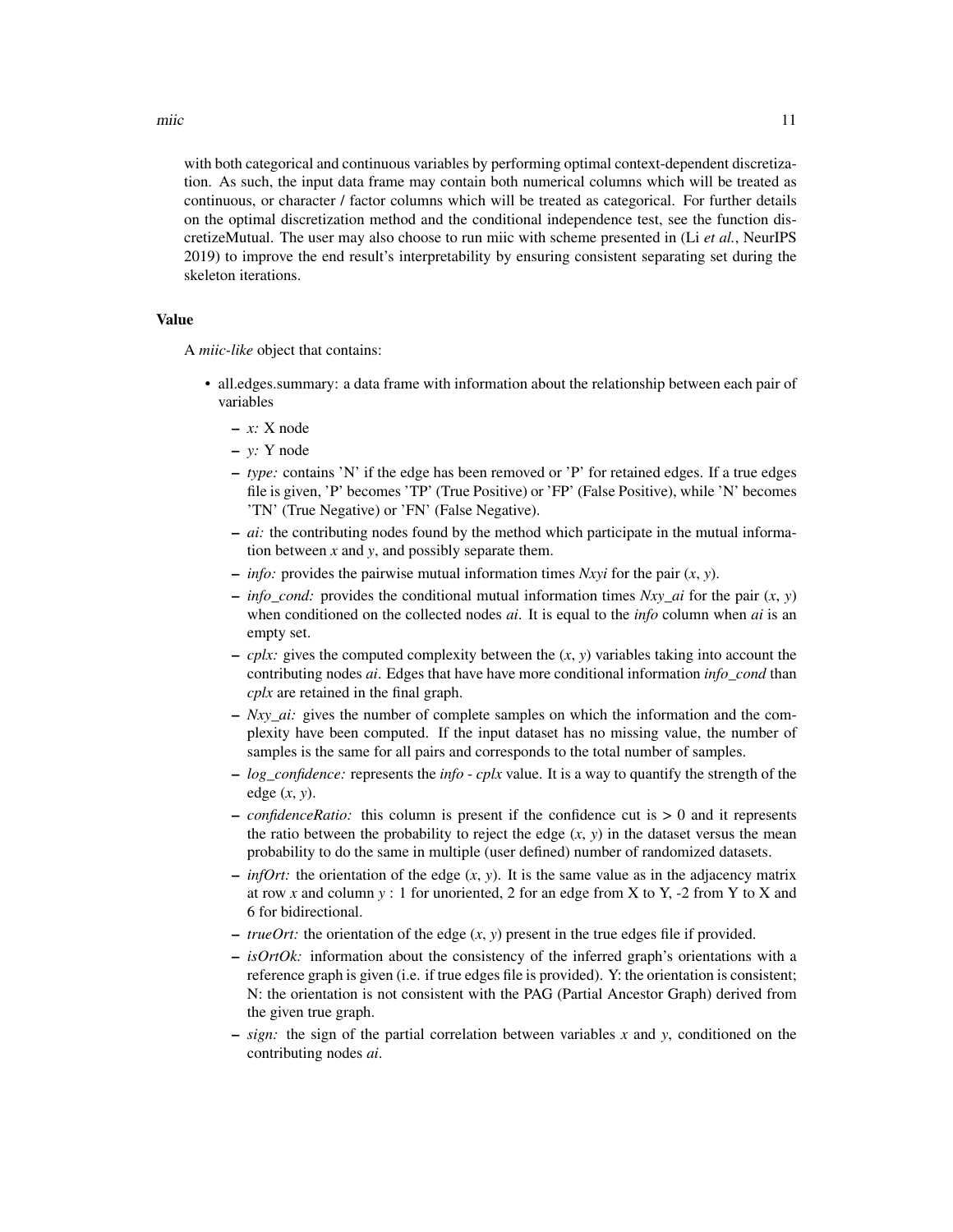- <span id="page-11-0"></span>– *partial\_correlation:* value of the partial correlation for the edge (*x*, *y*) conditioned on the contributing nodes *ai*.
- *isCausal:* details about the nature of the arrow tip for a directed edge. A directed edge in a causal graph does not necessarily imply causation but it does imply that the causeeffect relationship is not the other way around. An arrow-tip which is itself downstream of another directed edge suggests stronger causal sense and is marked by a 'Y', or 'N' otherwise.
- *proba:* probabilities for the inferred orientation, derived from the three-point mutual information (cf Affeldt & Isambert, UAI 2015 proceedings) and noted as  $p(x-y);p(x-y)$ .
- retained.edges.summary: a data frame in the format of all.edges.summary containing only the inferred edges.
- orientations.prob: this data frame lists the orientation probabilities of the two edges of all unshielded triples of the reconstructed network with the structure: node1 – mid-node – node2:
	- node1: node at the end of the unshielded triplet
	- p1: probability of the arrowhead node1 <- mid-node
	- p2: probability of the arrowhead node1 -> mid-node
	- mid-node: node at the center of the unshielded triplet
	- p3: probability of the arrowhead mid-node <- node2
	- p4: probability of the arrowhead mid-node -> node2
	- node2: node at the end of the unshielded triplet
	- NI3: 3 point (conditional) mutual information \* N
- AdjMatrix: the adjacency matrix is a square matrix used to represent the inferred graph. The entries of the matrix indicate whether pairs of vertices are adjacent or not in the graph. The matrix can be read as a (row, column) set of couples where the row represents the source node and the column the target node. Since miic can reconstruct mixed networks (including directed, undirected and bidirected edges), we will have a different digit for each case:
	- 1: (*x*, *y*) edge is undirected
	- $-$  2:  $(x, y)$  edge is directed as  $x \rightarrow y$
	- $-$  -2:  $(x, y)$  edge is directed as  $x \leq y$
	- 6: (*x*, *y*) edge is bidirected

# References

- Verny et al., *PLoS Comp. Bio. 2017.* https://doi.org/10.1371/journal.pcbi.1005662
- Cabeli et al., *PLoS Comp. Bio. 2020.* https://doi.org/10.1371/journal.pcbi.1007866
- Li et al., *NeurIPS 2019* http://papers.nips.cc/paper/9573-constraint-based-causal-structure-learningwith-consistent-separating-sets.pdf

## See Also

[discretizeMutual](#page-3-1) for optimal discretization and (conditional) independence test.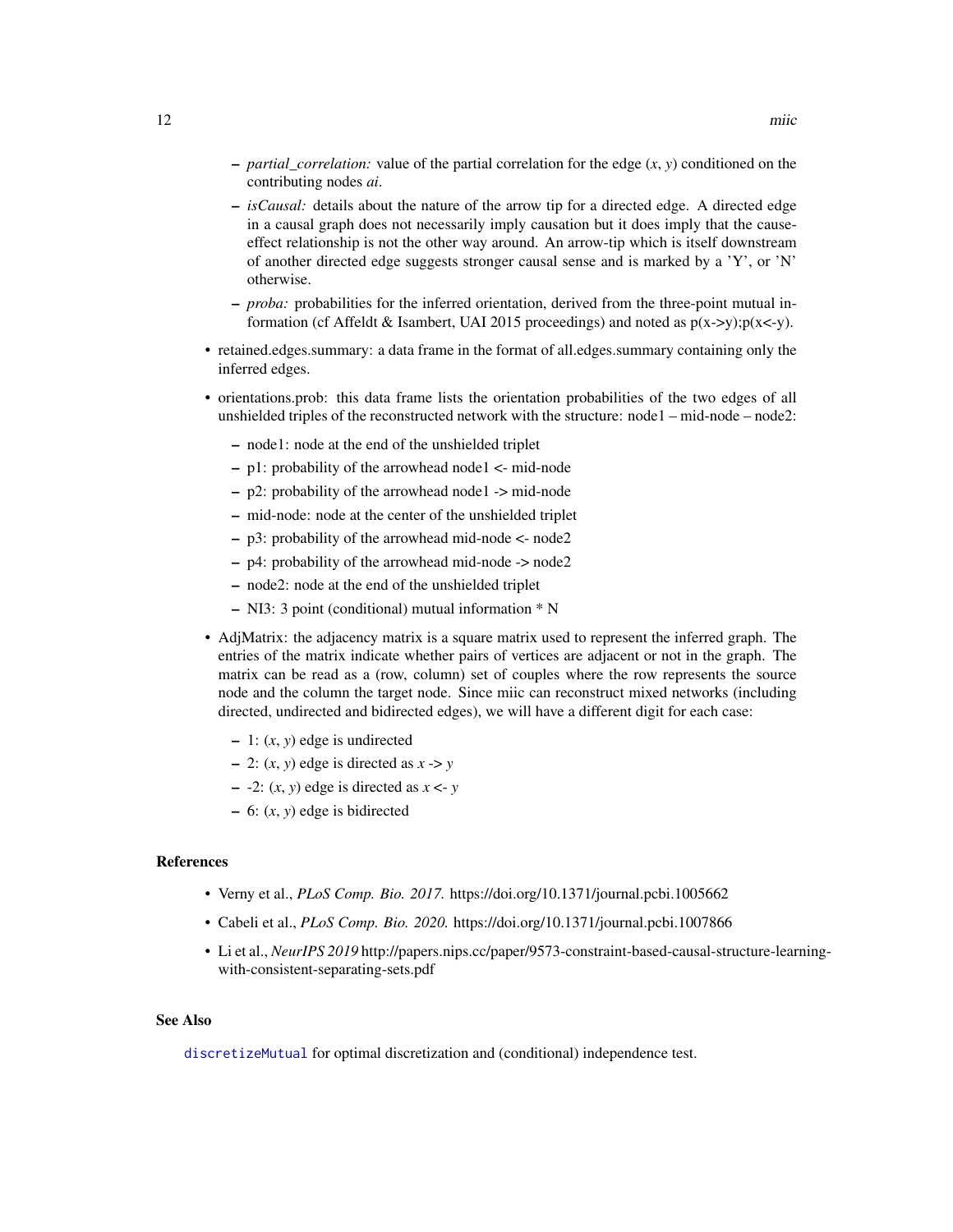miic that the contract of the contract of the contract of the contract of the contract of the contract of the contract of the contract of the contract of the contract of the contract of the contract of the contract of the

# Examples

```
library(miic)
# EXAMPLE HEMATOPOIESIS
data(hematoData)
# execute MIIC (reconstruct graph)
miic.res <- miic(
  input_data = hematoData[1:1000,], later = "yes",n_{shuffles} = 10, conf_threshold = 0.001
)
# plot graph
if(require(igraph)) {
plot(miic.res, method="igraph")
}
# write graph to graphml format. Note that to correctly visualize
# the network we created the miic style for Cytoscape (http://www.cytoscape.org/).
miic.write.network.cytoscape(g = miic.res, file = file.path(tempdir(), "temp"))
# EXAMPLE CANCER
data(cosmicCancer)
data(cosmicCancer_stateOrder)
# execute MIIC (reconstruct graph)
miic.res <- miic(
  input_data = cosmicCancer, state_order = cosmicCancer_stateOrder, latent = "yes",
  n_shuffles = 100, conf_threshold = 0.001
\mathcal{L}# plot graph
if(require(igraph)) {
plot(miic.res)
}
# write graph to graphml format. Note that to correctly visualize
# the network we created the miic style for Cytoscape (http://www.cytoscape.org/).
miic.write.network.cytoscape(g = miic.res, file = file.path(tempdir(), "temp"))
# EXAMPLE OHNOLOGS
data(ohno)
data(ohno_stateOrder)
# execute MIIC (reconstruct graph)
miic.res <- miic(
  input_data = ohno, latent = "yes", state_order = ohno_stateOrder,
  n_shuffles = 100, conf_threshold = 0.001
\lambda# plot graph
if(require(igraph)) {
```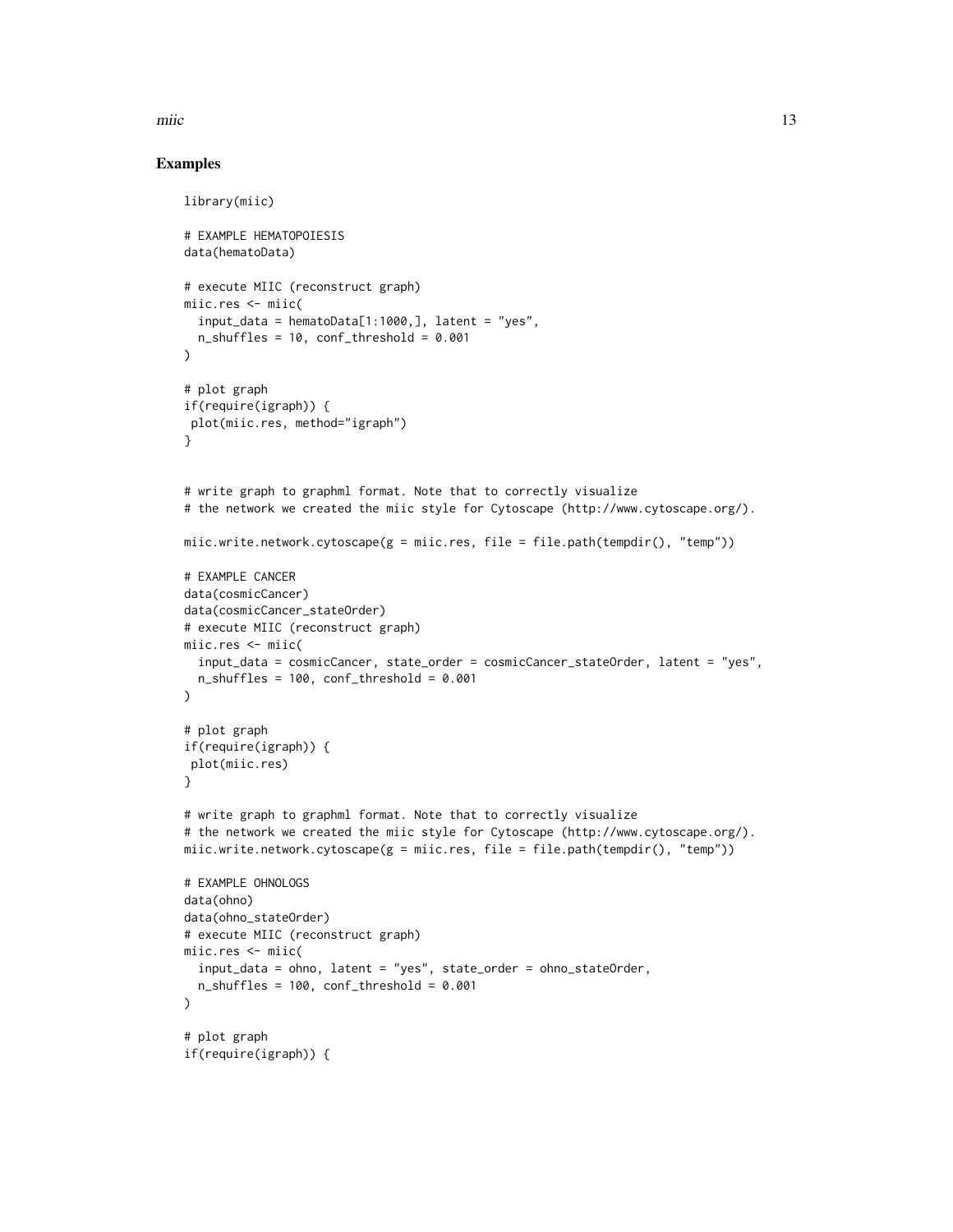```
plot(miic.res)
}
# write graph to graphml format. Note that to correctly visualize
# the network we created the miic style for Cytoscape (http://www.cytoscape.org/).
miic.write.network.cytoscape(g = miic.res, file = file.path(tempdir(), "temp"))
```
<span id="page-13-1"></span>miic.export *Export miic result to different plotting methods*

# Description

This function creates an object built from the result returned by [miic](#page-7-1) that is ready to be fed to different plotting methods.

# Usage

```
miic.export(miic.res, method = NULL)
```
# Arguments

| miic.res | [a miic graph object] The graph object returned by the miic execution.           |
|----------|----------------------------------------------------------------------------------|
| method   | A string representing the plotting method. Currently only "igraph" is supported. |

## Details

See the details of specific function for each method. For igraph, see [getIgraph](#page-5-1).

#### Value

A graph object adapted to the method.

# See Also

[getIgraph](#page-5-1) for details on the igraph exported object.

# Examples

```
library(miic)
data(hematoData)
# execute MIIC (reconstruct graph)
miic.res <- miic(
  input_data = hematoData, latent = "yes",
  n_{shuffles} = 10, conf_threshold = 0.001
)
```
<span id="page-13-0"></span>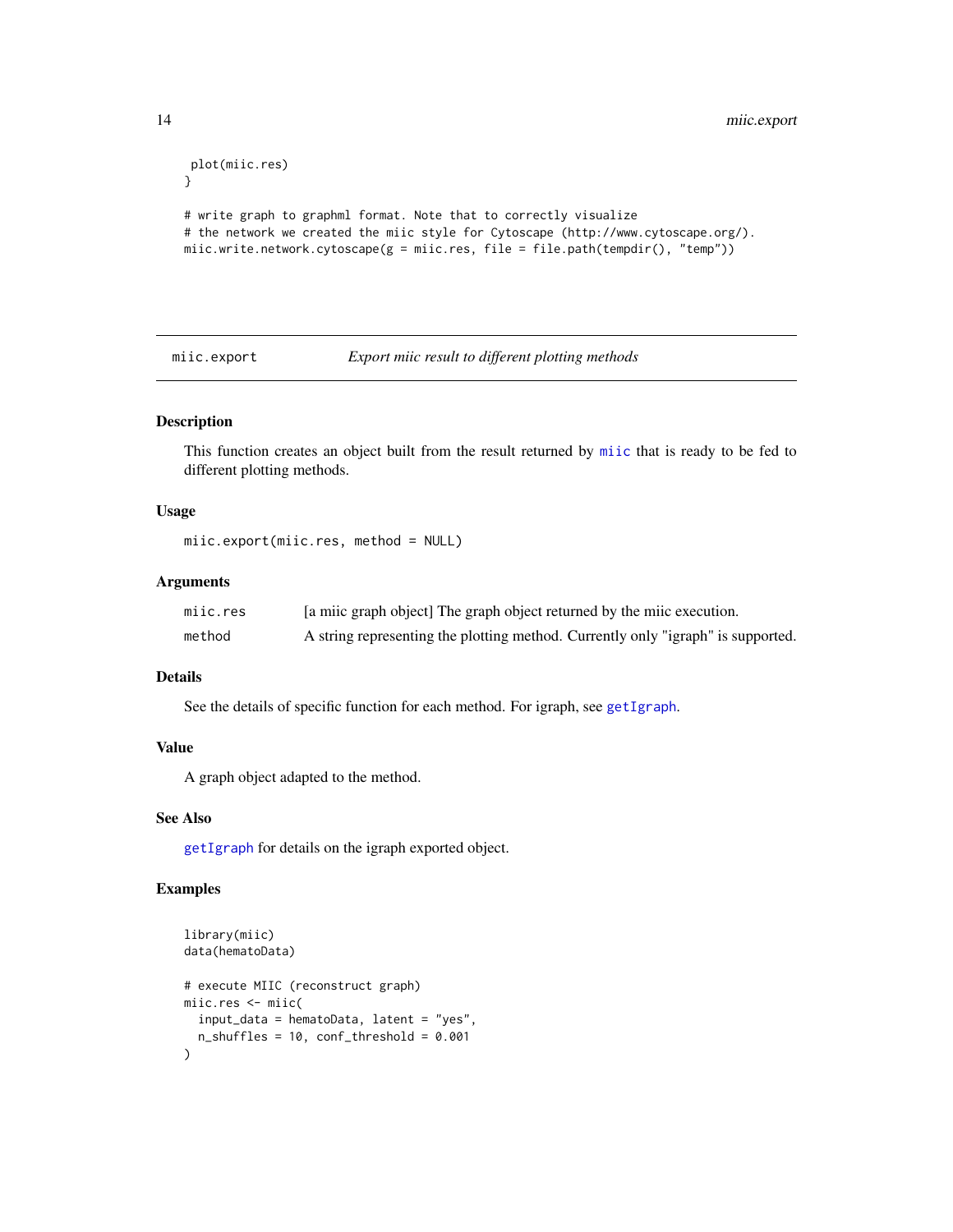<span id="page-14-0"></span>miic.write.network.cytoscape 15

```
# Using igraph
if(require(igraph)) {
g = miic.export(miic.res, "igraph")
plot(g) # Default visualisation, calls igraph::plot.igraph()
# Specifying layout (see ?igraph::layout_)
l <-layout_with_kk(g)
plot(g, layout=l)
# Override some graphical parameters
plot(g, edge.curved = .2)
plot(g, vertex.shape="none", edge.color="gray85", vertex.label.color="gray10")
}
```
miic.write.network.cytoscape

```
GraphML converting function for miic graph
```
# Description

Convert miic graph to [GraphML format.](http://graphml.graphdrawing.org/)

# Usage

miic.write.network.cytoscape(g, file, layout = NULL)

# Arguments

| g      | The graph object returned by mile.                                                                                                                                                                                                                         |
|--------|------------------------------------------------------------------------------------------------------------------------------------------------------------------------------------------------------------------------------------------------------------|
| file   | A string. Path to the output file containing file name without extension (.graphml<br>will be appended).                                                                                                                                                   |
| layout | An optional data frame of 2 (or 3) columns containing the coordinate $x$ and $y$ for<br>each node. The optional first column can contain node names. If node names is<br>not given, the order of the input file will be assigned to the list of positions. |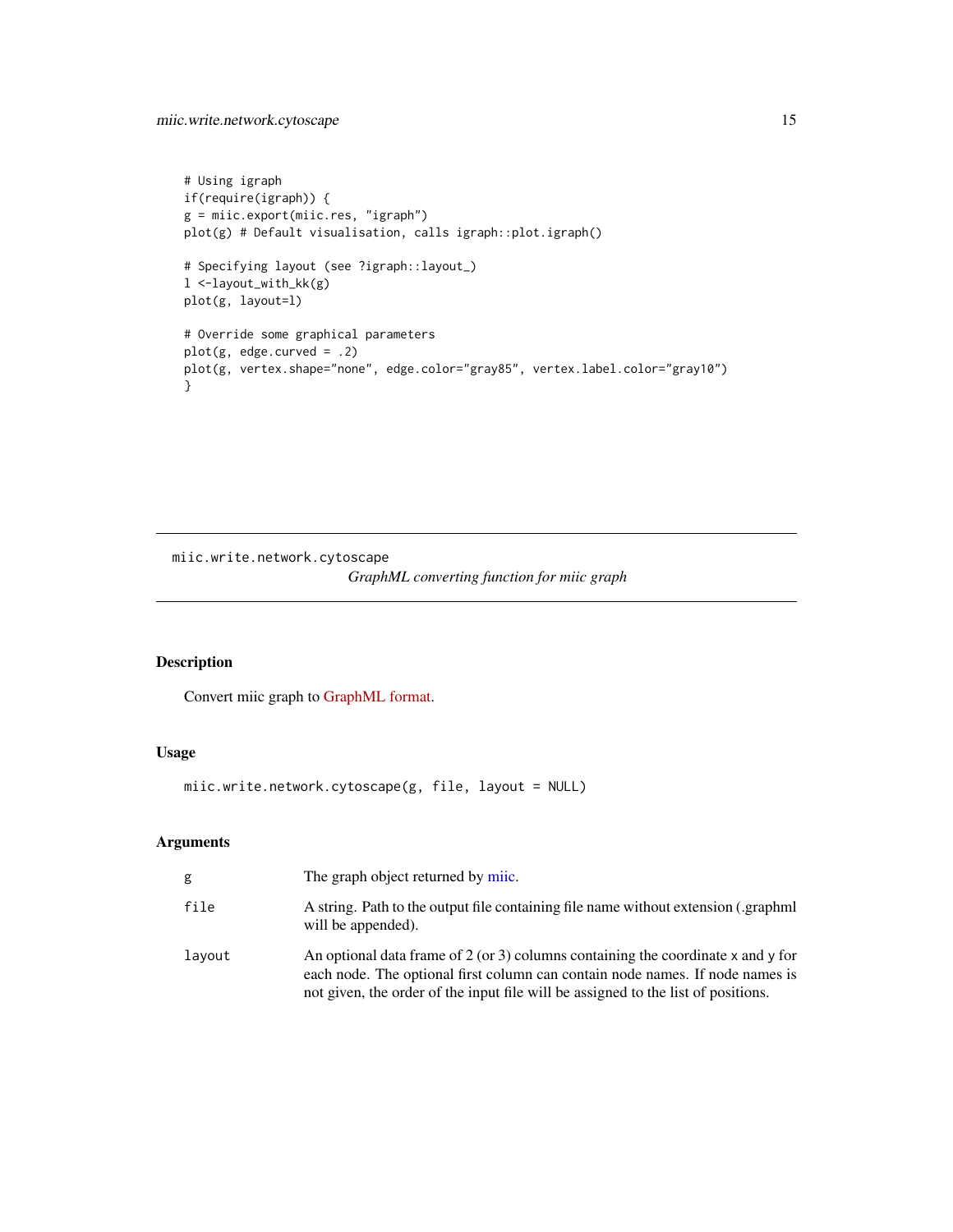<span id="page-15-0"></span>miic.write.style.cytoscape

*Style writing function for the miic network*

# Description

This function writes the miic style for a correct visualization using the cytoscape tool (http://www.cytoscape.org/).

# Usage

```
miic.write.style.cytoscape(file)
```
# Arguments

file [a string] The file path of the output file (containing the file name without extension).

# Details

The style is written in the xml file format.

ohno *Tetraploidization in vertebrate evolution*

#### Description

20,415 protein-coding genes in the human genome from Ensembl (v70) and information on the retention of duplicates originating either from the two whole genome duplications at the onset of vertebrates ('ohnolog') or from subsequent small scale duplications ('SSD') as well as copy number variants ('CNV').

# Usage

data(ohno)

# Format

A data.frame object.

# References

Verny et al., PLoS Comp. Bio. 2017.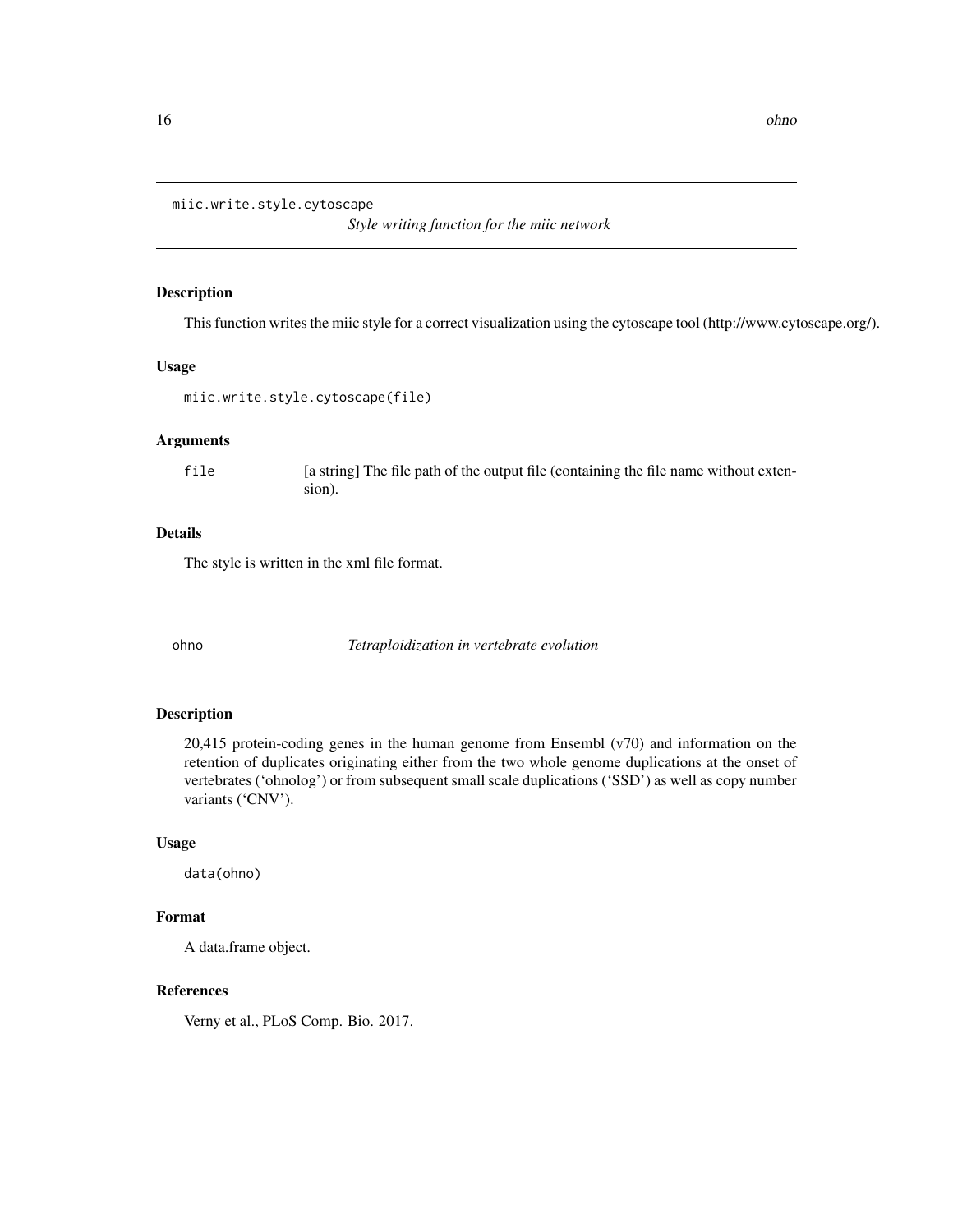<span id="page-16-0"></span>

# Description

20,415 protein-coding genes in the human genome from Ensembl (v70) and information on the retention of duplicates originating either from the two whole genome duplications at the onset of vertebrates ('ohnolog') or from subsequent small scale duplications ('SSD') as well as copy number variants ('CNV'), category order.

### Usage

data(ohno\_stateOrder)

# Format

A data.frame object.

# References

Verny et al., PLoS Comp. Bio. 2017.

# Description

This function calls [miic.export](#page-13-1) to build a plottable object from the result returned by [miic](#page-7-1) and plot it.

#### Usage

## S3 method for class 'miic'  $plot(x, method = "igraph", ...)$ 

#### Arguments

| X.       | [a milic graph object] The graph object returned by milic.                                                                       |
|----------|----------------------------------------------------------------------------------------------------------------------------------|
| method   | A string representing the plotting method. Default to "igraph". Currently only<br>"igraph" is supported.                         |
| $\cdots$ | Additional plotting parameters. See the corresponding plot function for the com-<br>plete list. For igraph, see igraph.plotting. |

# Details

See the documentation of [miic.export](#page-13-1) for further details.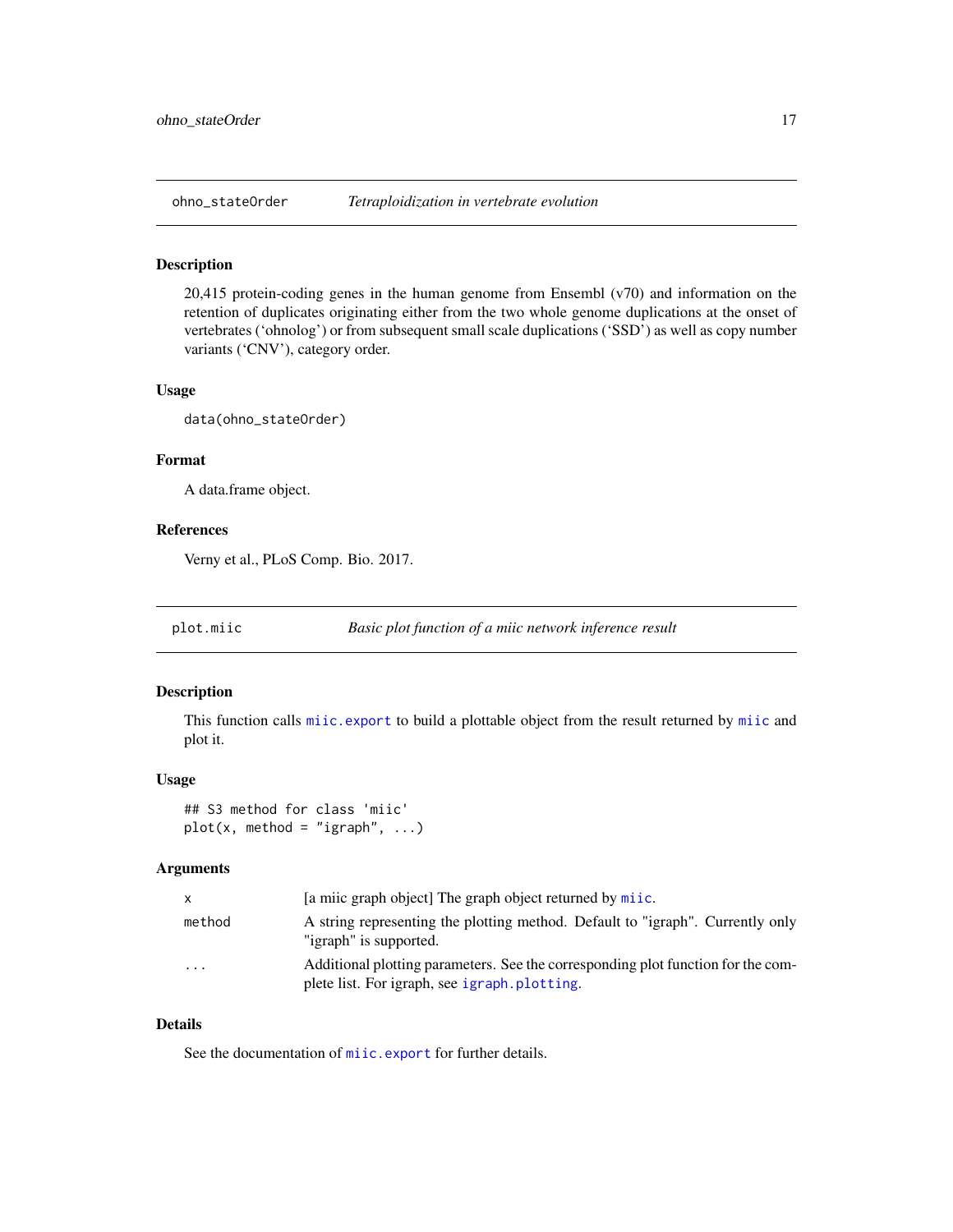# <span id="page-17-0"></span>See Also

[miic.export](#page-13-1) for generic exports, [getIgraph](#page-5-1) for igraph export, [igraph.plotting](#page-0-0)